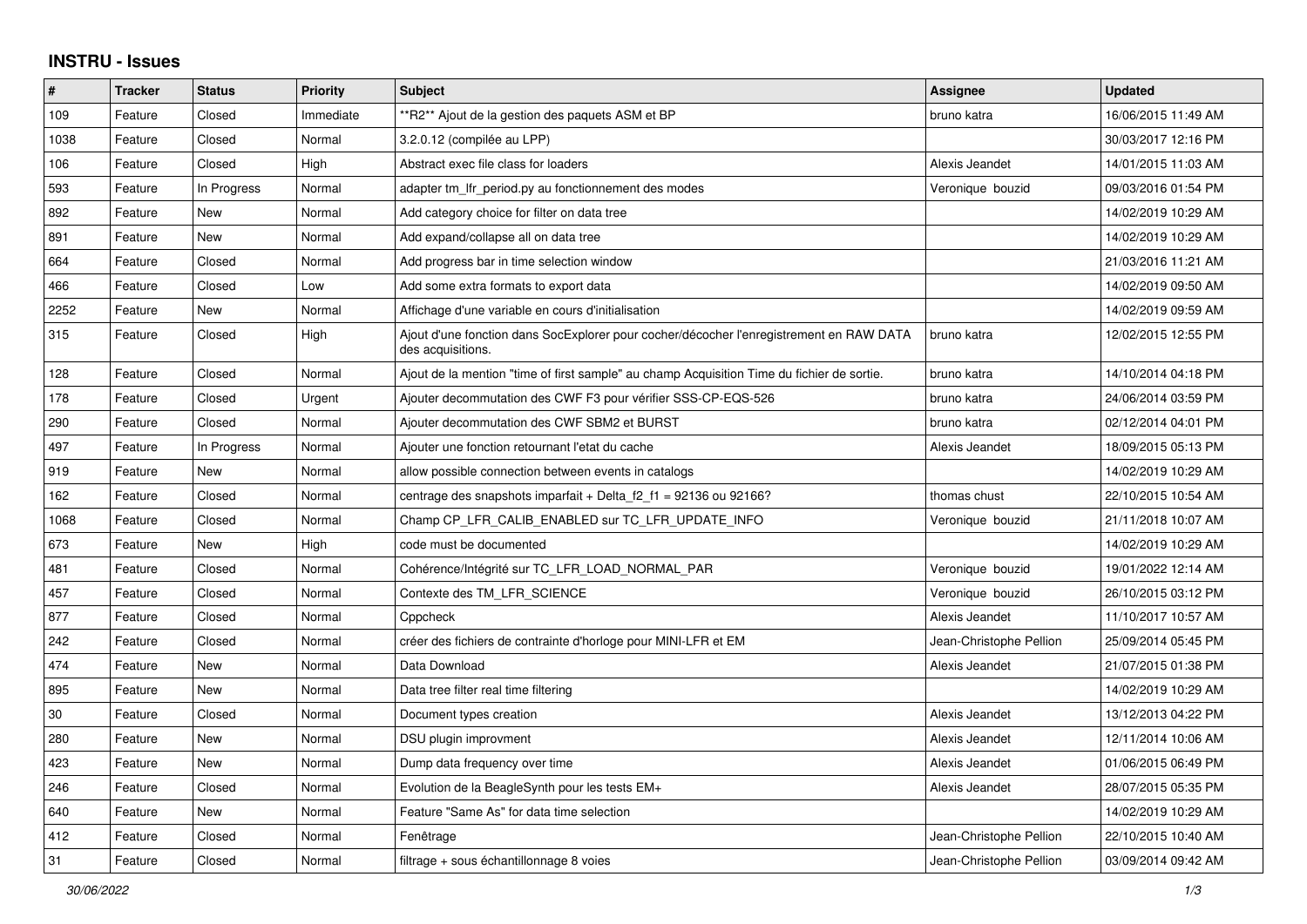| $\sharp$ | <b>Tracker</b> | <b>Status</b> | <b>Priority</b> | <b>Subject</b>                                                                                                            | Assignee                | <b>Updated</b>      |
|----------|----------------|---------------|-----------------|---------------------------------------------------------------------------------------------------------------------------|-------------------------|---------------------|
| 11       | Feature        | Closed        | Normal          | Formatage des données des fichiers de sortie.                                                                             | bruno katra             | 22/11/2013 05:22 PM |
| 435      | Feature        | Closed        | Normal          | Full integration of IPython.                                                                                              | Alexis Jeandet          | 14/02/2019 09:50 AM |
| 156      | Feature        | Closed        | High            | généralisation des fonctions BP1 set et BP2 set                                                                           | thomas chust            | 26/06/2014 04:22 PM |
| 654      | Feature        | Resolved      | High            | Horizontal Zoom                                                                                                           |                         | 14/02/2019 10:29 AM |
| 442      | Feature        | Closed        | Urgent          | Implémentation R3                                                                                                         | bruno katra             | 25/06/2015 03:53 PM |
| 598      | Feature        | Closed        | Normal          | Implémentation watchdog                                                                                                   | bruno katra             | 02/03/2016 02:45 PM |
| 339      | Feature        | In Progress   | Normal          | Implémenter les HK                                                                                                        | bruno katra             | 25/04/2017 06:12 PM |
| 32       | Feature        | Closed        | Normal          | implémenter un masque sur les spectres                                                                                    | paul leroy              | 10/02/2015 03:23 PM |
| 3905     | Feature        | In Progress   | High            | La TM KCOEFF DUMP n'a plus la structure dédcrite dans l'ICD                                                               | bruno katra             | 07/04/2022 10:02 AM |
| 365      | Feature        | <b>New</b>    | Normal          | lecture fichiers CDF                                                                                                      |                         | 11/06/2015 06:03 PM |
| 344      | Feature        | Closed        | Normal          | LFRControlPlugin : format du nom des fichier de sortie "Record Raw data" avec heures,<br>minutes et secondes sur 2 digits | paul leroy              | 20/03/2015 11:40 AM |
| 440      | Feature        | Closed        | High            | mise à jour fonction BP1 set                                                                                              | thomas chust            | 23/06/2015 12:09 PM |
| 29       | Feature        | New           | Normal          | mise à jour LPP IP Core User's Manual                                                                                     | Jean-Christophe Pellion | 13/12/2013 12:50 PM |
| 587      | Feature        | Closed        | Normal          | Mise en conformité de timegen avec SSS-CP-FS-370 (spw timecode value et CTR coarse<br>time)                               | Veronique bouzid        | 19/02/2016 08:52 AM |
| 43       | Feature        | Closed        | Normal          | Mise en conformité DECOM avec ICD 2.0                                                                                     | bruno katra             | 14/03/2014 05:26 PM |
| 252      | Feature        | Closed        | Normal          | Mise en place scripts Python pour automatiser calibration                                                                 | bruno katra             | 20/02/2015 11:09 AM |
| 827      | Feature        | Closed        | Urgent          | moyenne des données à 16 Hz                                                                                               | paul leroy              | 07/02/2017 09:09 AM |
| 236      | Feature        | Closed        | Normal          | niveau bruit ASM oscillant ! (sauf sur b1b1 ?)                                                                            | thomas chust            | 07/04/2015 03:51 PM |
| 130      | Feature        | Closed        | Normal          | Normalisation des extensions des noms de fichiers selon recommandations Chust                                             | bruno katra             | 02/12/2014 12:23 PM |
| 628      | Feature        | New           | Low             | Output folder option                                                                                                      | bruno katra             | 15/02/2016 11:18 PM |
| 954      | Feature        | Closed        | Normal          | Paramètres FBINS dans PAR_DUMP                                                                                            | bruno katra             | 02/03/2017 11:08 AM |
| 547      | Feature        | Stalled       | Normal          | phase (fonction de transfert) et synchronisation                                                                          | thomas chust            | 22/03/2021 12:21 PM |
| 574      | Feature        | Stalled       | Normal          | programmation de la période de scrubbing de la RAM de vol                                                                 | Alexis Jeandet          | 22/03/2021 12:10 PM |
| 386      | Feature        | Closed        | Normal          | R3 *** mise en conformité avec l'IDC rev 3.7                                                                              | Veronique bouzid        | 01/10/2015 03:46 PM |
| 393      | Feature        | Closed        | Normal          | R3 *** paramètre R2 ajouté à TC_LFR_LOAD_COMMON_PAR                                                                       | Veronique bouzid        | 01/10/2015 03:46 PM |
| 394      | Feature        | Closed        | Normal          | R3 *** passage des matrices spectrales en 32 bits                                                                         | Veronique bouzid        | 01/10/2015 03:45 PM |
| 395      | Feature        | Closed        | Normal          | R3 *** TC LFR LOAD FBINS MASK                                                                                             | Veronique bouzid        | 19/11/2015 05:11 PM |
| 385      | Feature        | Closed        | Normal          | R3 *** TC_LFR_LOAD_KCOEFFICIENTS / TC_LFR_DUMP_K_COEFFICIENTS /<br>TM_LFR_KCOEFFICIENTS_DUMP                              | Veronique bouzid        | 19/11/2015 04:59 PM |
| 870      | Feature        | Closed        | Normal          | R3++: Adaptations SSS4.3 et ICD4.3                                                                                        | Veronique bouzid        | 22/06/2018 05:19 PM |
| 705      | Feature        | Closed        | Normal          | R3+: ICD 4.1 Adaptations                                                                                                  | Veronique bouzid        | 03/02/2017 11:11 AM |
| 431      | Feature        | Closed        | Normal          | Rédiger une notice explicative sur la datation des TM suite à une transition à date donnée                                | bruno katra             | 27/01/2017 02:44 PM |